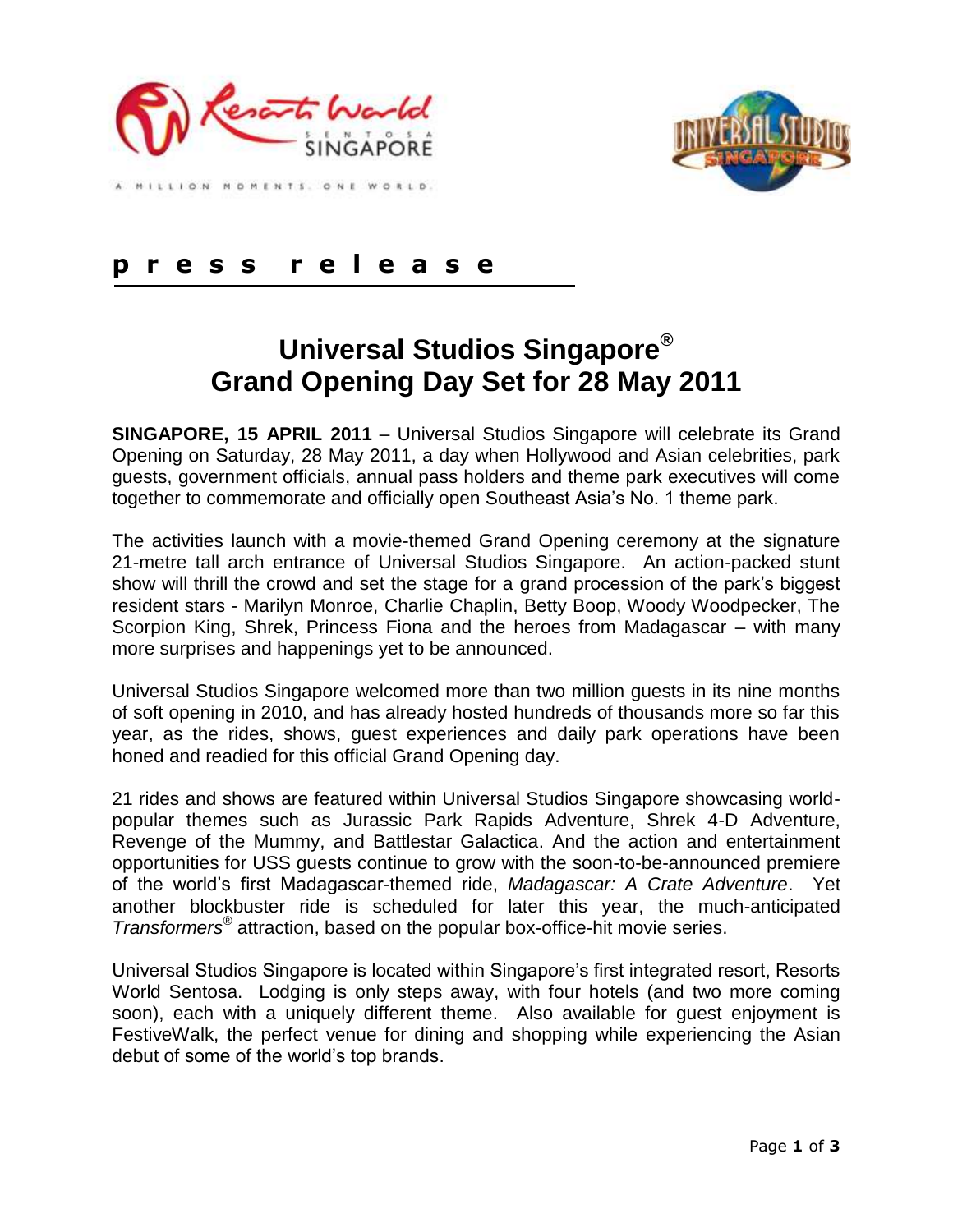Mr Dennis Gilbert, RWS" Senior Vice President of Attractions, said: "The Grand Opening celebrations will bring to Singapore a slice of the Hollywood glitz and action, in the same way that Universal Studios Singapore brought Universal"s famous Ride The Movies*®* experience here. On the Grand Opening day, the park will be exuberant with energy, setting the stage for many more exciting times to come in the future."

Mr. Michael Silver, President of Global Business Development, Universal Parks & Resorts, said: "Universal Studios theme parks are known throughout the world for extraordinary movie-themed rides and shows and unique experiences that are enjoyed by the entire family. We are proud to be a part of the official Universal Studios Singapore grand opening ceremonies and welcome Universal Studios Singapore to the growing family of Universal Studios parks and resorts worldwide."

Guests can log on to [www.rwsentosa.com](http://www.rwsentosa.com/) to catch the latest updates as the Park moves closer to its Grand Opening Celebration day.

- Ends –

### **About Resorts World Sentosa**

Resorts World™ Sentosa, one of the world's most extensive and expensive integrated resorts at S\$6.59 billion, was built in a record time of under three years. Resorts World® Sentosa soft opened its first four hotels on 20 January 2010, its shopping and dining strip – FestiveWalk – on 30 January 2010, Singapore"s first casino on 14 February 2010, together with the Resorts World® Convention Centre, which includes its Compass Ballroom, 26 function rooms and 1,600-seat Festive Grand theatre, and Southeast Asia"s first and only Universal Studios Singapore™ on 18 March 2010. Supporting the attractions are a 3,500-lot carpark facility, restaurants, retail stores, entertainment and public attractions that include Emmy-award winner Jeremy Railton"s Crane Dance, Lake of Dreams and Chamber of Treasures™.

Resorts World™ Sentosa will open the world's largest Marine Life Park, its Maritime Xperiential Museum, a destination spa and two remaining hotels with a total of 500 rooms in phase two development.

#### **About Universal Parks & Resorts**

Universal Parks & Resorts (UPR), a unit of Comcast Corporation"s NBCUniversal, encompasses today"s most relevant and popular entertainment experiences, creating emotional connections with guests around the world. Each year, millions of guests visit UPR theme parks to experience thrilling, world-famous attractions that use ground -breaking technology and cannot be found anywhere else. Universal Studios is a globally respected and internationally renowned theme park brand. With three-time Academy Award winner Steven Spielberg as creative consultant, its theme parks are known for some of most thrilling and technologically advanced "ride-the-movies" motion picture and television show-based attractions. NBCUniversal owns and operates a valuable portfolio of news, sports and entertainment networks, a premier motion picture company, significant television production operations, a leading television stations group and world-renowned theme parks. NBCUniversal is 51%-owned by Comcast, with 49% owned by General Electric.